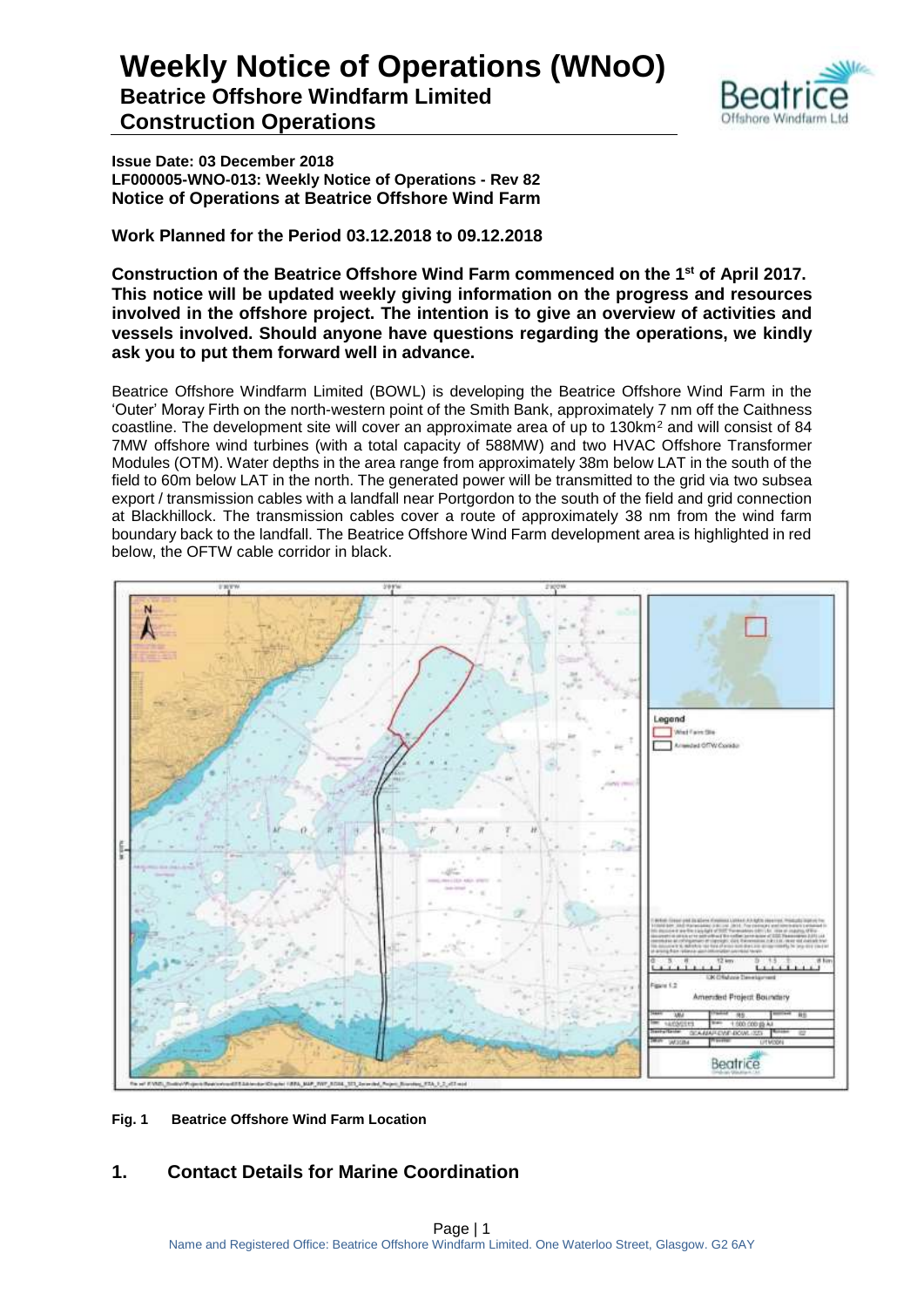

#### **Issue Date: 03 December 2018**

#### **LF000005-WNO-013: Weekly Notice of Operations - Rev 82**

The following contact can provide more information if required. Please note that specific queries can also be addressed to the relevant vessel or shore based representative.

| <b>Telephone Number</b>             | +44 (0) 3302 020329                          |
|-------------------------------------|----------------------------------------------|
| <b>Emergency Contact (24/7)</b>     | +44 (0) 7342 028207                          |
| <b>Email for Marine Coordinator</b> | mc.bowl@sse.com                              |
| <b>Address</b>                      | Unit 1 Harbour Office Wick Caithness KW1 5HA |

#### **2. Ongoing Operations**

#### **2.1 Offshore Transmission Modules (OTMs) Commissioning Works**

Siemens Transmission and Distribution Ltd (STDL) are carrying out limited commissioning works on OTM1 and OTM2 throughout the winter 2018/19. BOWL electrical commission teams are continuing energisation and switching operations on both OTMs.

The following assets are now under the control of the SSE operational safety rules: EC1, EC2 & EC3. OTM1 &OTM2 and all Strings on site.



**Fig. 2 OTM 1**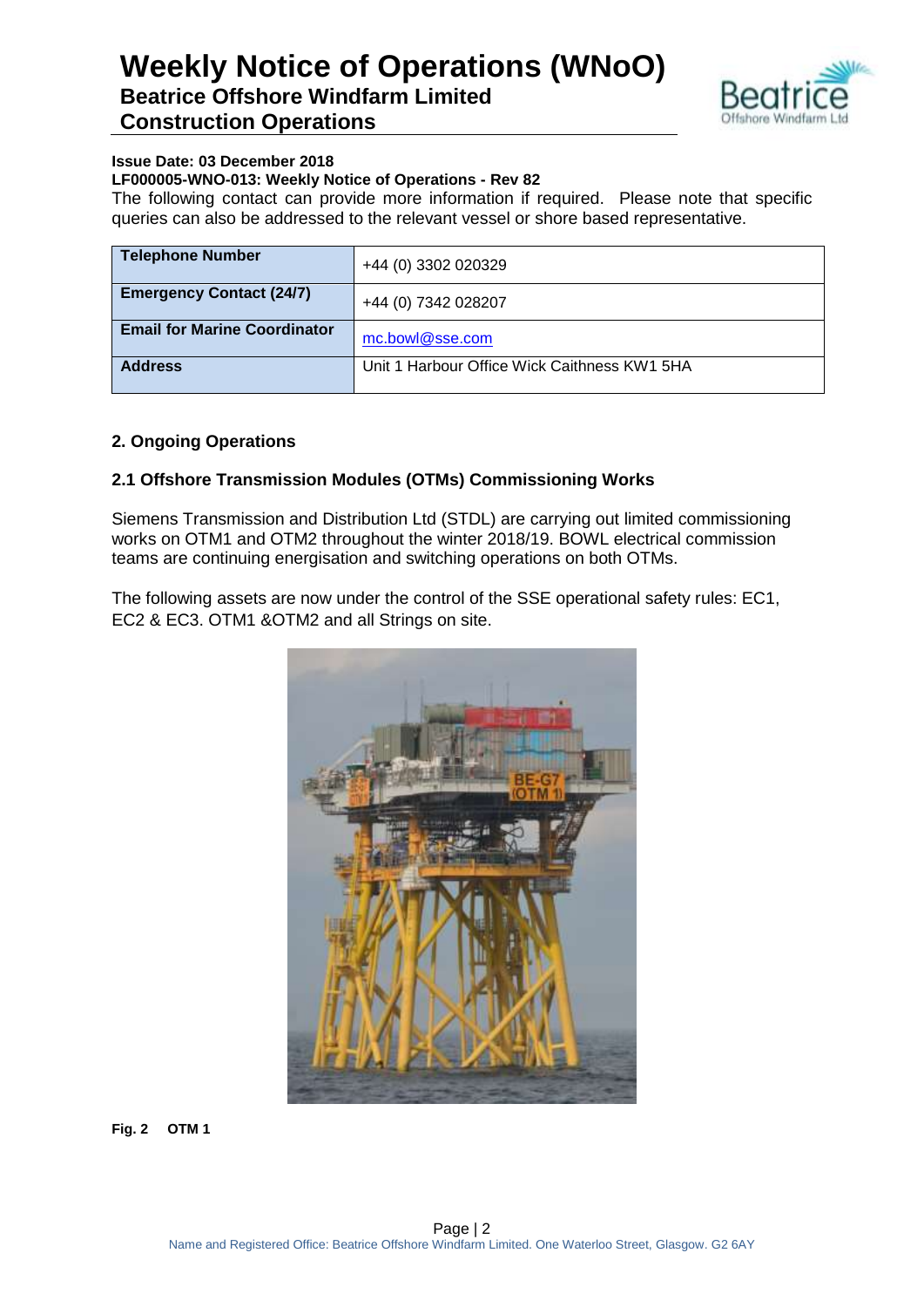

**Beatrice Offshore Windfarm Limited Construction Operations**

**Issue Date: 03 December 2018 LF000005-WNO-013: Weekly Notice of Operations - Rev 82**



**Fig. 3 OTM 2**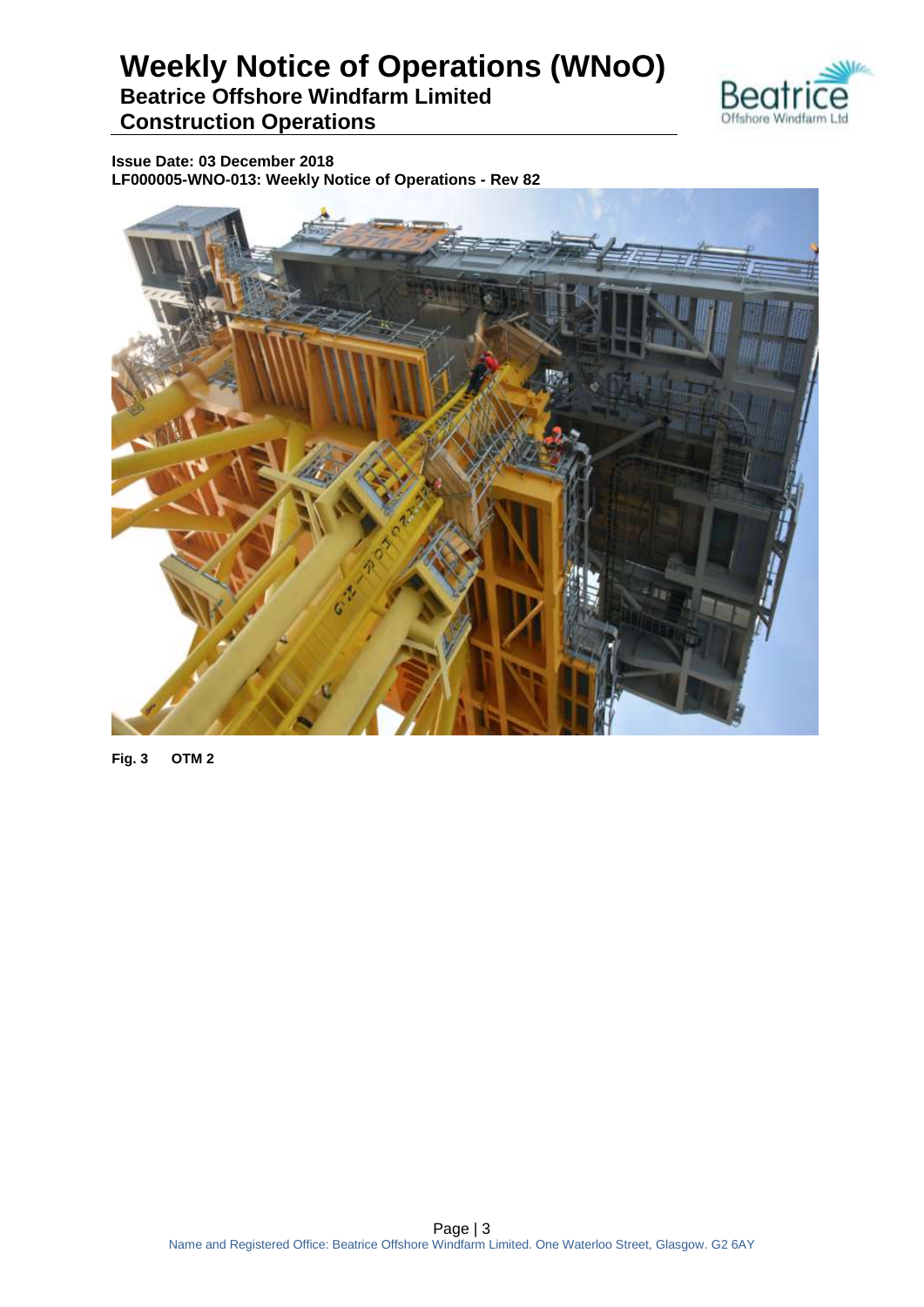

**Issue Date: 03 December 2018 LF000005-WNO-013: Weekly Notice of Operations - Rev 82**

#### **2.2 Offshore Installation of Wind Turbines**

Siemens Gamesa Renewable Energy (SGRE) will supply and install 84 x 7.0 MW wind turbines in the Beatrice Offshore Windfarm (BOWL). Wind turbine installation and commissioning works commenced offshore during July 2018, with completion of the installation expected in the Spring of 2019.



**Fig. 4 Locations of WTG in the BOWL Construction Site**

#### **Table 1 WTG Installation and Commissioning Progress**

**Turbine installation completed at: 38 Locations**

| Turbine commissioning complete at: 32 Locations |  |  |
|-------------------------------------------------|--|--|
|-------------------------------------------------|--|--|

| <b>Location ID</b> | <b>Latitude WGS84</b> | <b>Longitude WGS84</b> | <b>WTG Installed</b> | <b>WTG</b><br><b>Commissioned</b> |
|--------------------|-----------------------|------------------------|----------------------|-----------------------------------|
| BE-A5              | 58° 12.471' N         | 002° 59.996' W         | 30.10.2018           | 12.11.2018                        |
| BE-B <sub>5</sub>  | 58° 12.687' N         | 002° 58.873' W         | 01.11.2018           | 16.11.2018                        |
| BE-B6              | 58° 13.308' N         | 002° 58.664' W         | 26.11.2018           |                                   |
| BE-B7              | 58° 13.929' N         | 002° 58.456' W         | 25.11.2018           |                                   |
| BE-C4              | 58° 12.307' N         | 002° 57.948' W         | 26.09.2018           | 09.10.2018                        |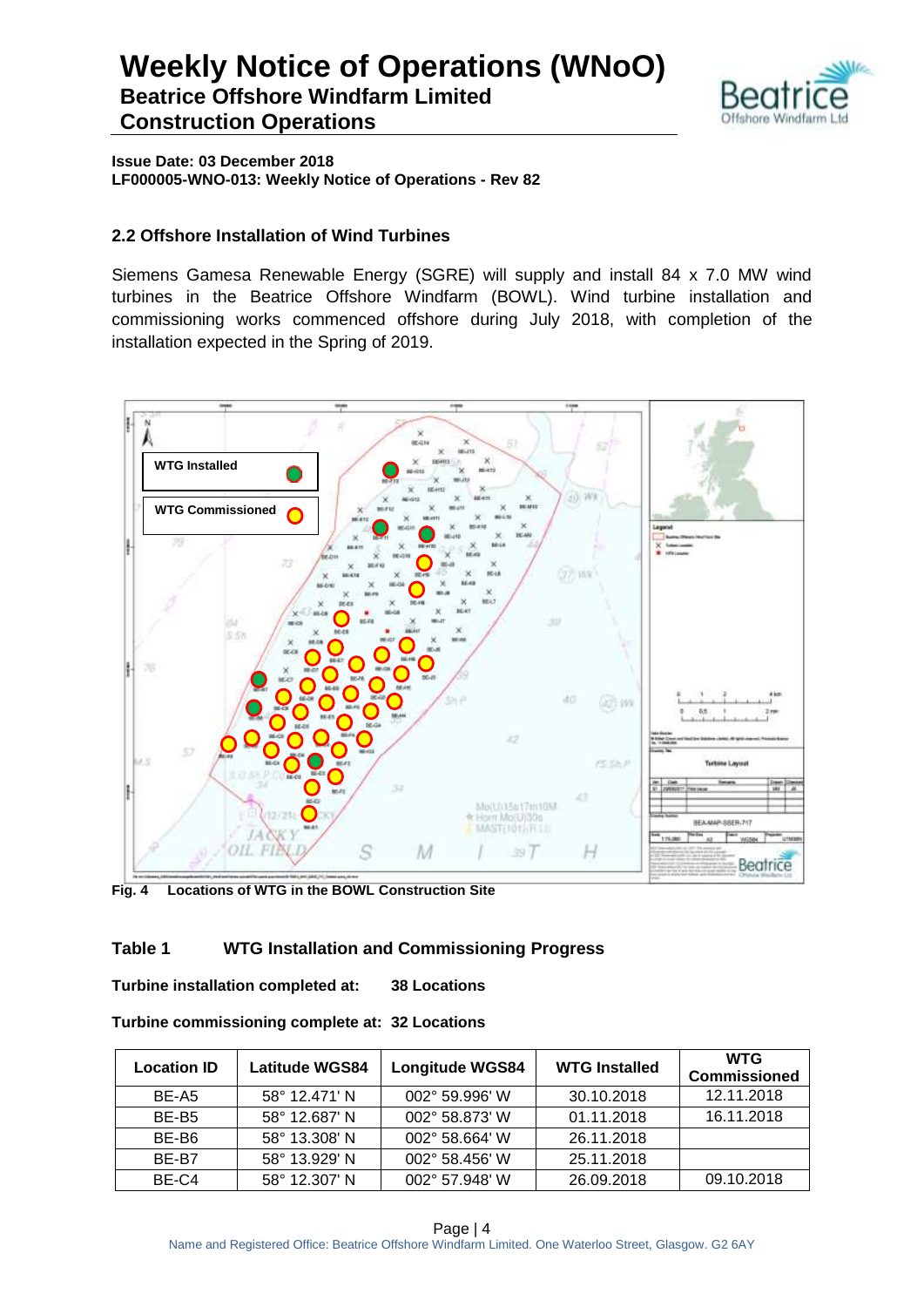

**Issue Date: 03 December 2018**

**LF000005-WNO-013: Weekly Notice of Operations - Rev 82**

| <b>Location ID</b> | <b>Latitude WGS84</b> | $\frac{1}{2}$<br><b>Longitude WGS84</b> | <b>WTG Installed</b> | <b>WTG</b>                |
|--------------------|-----------------------|-----------------------------------------|----------------------|---------------------------|
|                    |                       |                                         |                      | <b>Commissioned</b>       |
| BE-C5              | 58° 12.902' N         | 002° 57.749' W                          | 03.10.2018           | 28.10.2018                |
| BE-C6              | 58° 13.524' N         | 002° 57.541' W                          | 19.10.2018           | 05.11.2018                |
| BE-C7              | 58° 14.144' N         | 002° 57.332' W                          |                      |                           |
| BE-C8              | 58° 14.766' N         | 002° 57.124' W                          |                      |                           |
| BE-C9              | 58° 15.386' N         | 002° 56.915' W                          |                      |                           |
| BE-D <sub>3</sub>  | 58° 11.995' N         | 002° 57.002' W                          | 20.08.2018           | 03.09.2018                |
| BE-D4              | 58° 12.497' N         | 002° 56.834' W                          | 28.09.2018           | 11.10.2018                |
| BE-D <sub>5</sub>  | 58° 13.117' N         | 002° 56.626' W                          | 06.10.2018           | 22.10.2018                |
| BE-D6              | 58° 13.739' N         | 002° 56.417' W                          | 18.10.2018           | 16.11.2018                |
| BE-D7              | 58° 14.359' N         | 002° 56.209' W                          | 15.10.2018           | 28.10.2018                |
| BE-D8              | 58° 14.981' N         | 002° 55.999' W                          |                      |                           |
| BE-D9              | 58° 15.602' N         | 002° 55.790' W                          |                      |                           |
| <b>BE-D10</b>      | 58° 16.223' N         | 002° 55.582' W                          |                      |                           |
| <b>BE-D11</b>      | 58° 16.844' N         | 002° 55.373' W                          |                      |                           |
| BE-E1              | 58° 10.900' N         | 002° 56.256' W                          | 08.10.2018           | 22.10.2018                |
| BE-E2              | 58° 11.470' N         | 002° 56.128' W                          | 02.09.2018           | 15.09.2018                |
| BE-E3              | 58° 12.090' N         | 002° 55.920' W                          | 17.11.2018           |                           |
| BE-E4              | 58° 12.712' N         | 002° 55.710' W                          | 05.11.2018           | 21.11.2018                |
| BE-E5              | 58° 13.333' N         | 002° 55.502' W                          | 08.09.2018           | 19.09.2018                |
| BE-E6              | 58° 13.954' N         | 002° 55.293' W                          | 09.09.2018           | 06.10.2018                |
| BE-E7              | 58° 14.575' N         | 002° 55.084' W                          | 06.09.2018           | 17.09.2018                |
| BE-E8              | 58° 15.196' N         | 002° 54.875' W                          | 14.10.2018           | 29.10.2018                |
| BE-E9              | 58° 15.817' N         | 002° 54.665' W                          |                      |                           |
| <b>BE-E10</b>      | 58° 16.438' N         | 002° 54.456' W                          |                      |                           |
| <b>BE-E11</b>      | 58° 17.059' N         | 002° 54.247' W                          |                      |                           |
| <b>BE-E12</b>      | 58° 17.680' N         | 002° 54.037' W                          |                      |                           |
| BE-F <sub>2</sub>  | 58° 11.685' N         | 002° 55.005' W                          | 23.07.2018           | 06.08.2018                |
| BE-F3              | 58° 12.306' N         | 002° 54.796' W                          | 01.09.2018           | 12.09.2018                |
| BE-F4              | 58° 12.927' N         | 002° 54.588' W                          | 15.09.2018           | 28.09.2018                |
| BE-F5              | 58° 13.548' N         | 002° 54.378' W                          | 22.08.2018           | 13.09.2018                |
| BE-F6              | 58° 14.168' N         | 002° 54.169' W                          | 23.08.2018           | 09.08.2018                |
| BE-F9              | 58° 16.031' N         | 002° 53.540' W                          |                      |                           |
| <b>BE-F10</b>      | 58° 16.653' N         | 002° 53.330' W                          |                      |                           |
| <b>BE-F11</b>      | 58° 17.274' N         | 002° 53.120' W                          | 01.12.2018           |                           |
| <b>BE-F12</b>      | 58° 17.894' N         | 002° 52.911' W                          |                      |                           |
| <b>BE-F13</b>      | 58° 18.516' N         | 002° 52.701' W                          | 11.11.2018           |                           |
| BE-G3              | 58° 12.544' N         | 002° 53.726' W                          | 14.08.2018           | 25.08.2018                |
| BE-G4              | 58° 13.142' N         | 002° 53.464' W                          | 12.08.2018           | 24.08.2018                |
| BE-G5              | 58° 13.762' N         | 002° 53.254' W                          | 02.08.2018           | 22.08.2018                |
| BE-G6              | 58° 14.384' N         | 002° 53.044' W                          | 24.07.2018           | 23.08.2018                |
| BE-G8              | 58° 15.625' N         | 002° 52.625' W                          |                      |                           |
| BE-G9              | 58° 16.247' N         | 002° 52.415' W                          |                      |                           |
| <b>BE-G10</b>      | 58° 16.867' N         | 002° 52.204' W                          |                      |                           |
| <b>BE-G11</b>      | 58° 17.488' N         | 002° 51.994' W                          |                      |                           |
| <b>BE-G12</b>      | 58° 18.109' N         | 002° 51.784' W                          |                      |                           |
| <b>BE-G13</b>      | 58° 18.730' N         | 002° 51.574' W                          |                      | Blades to be<br>installed |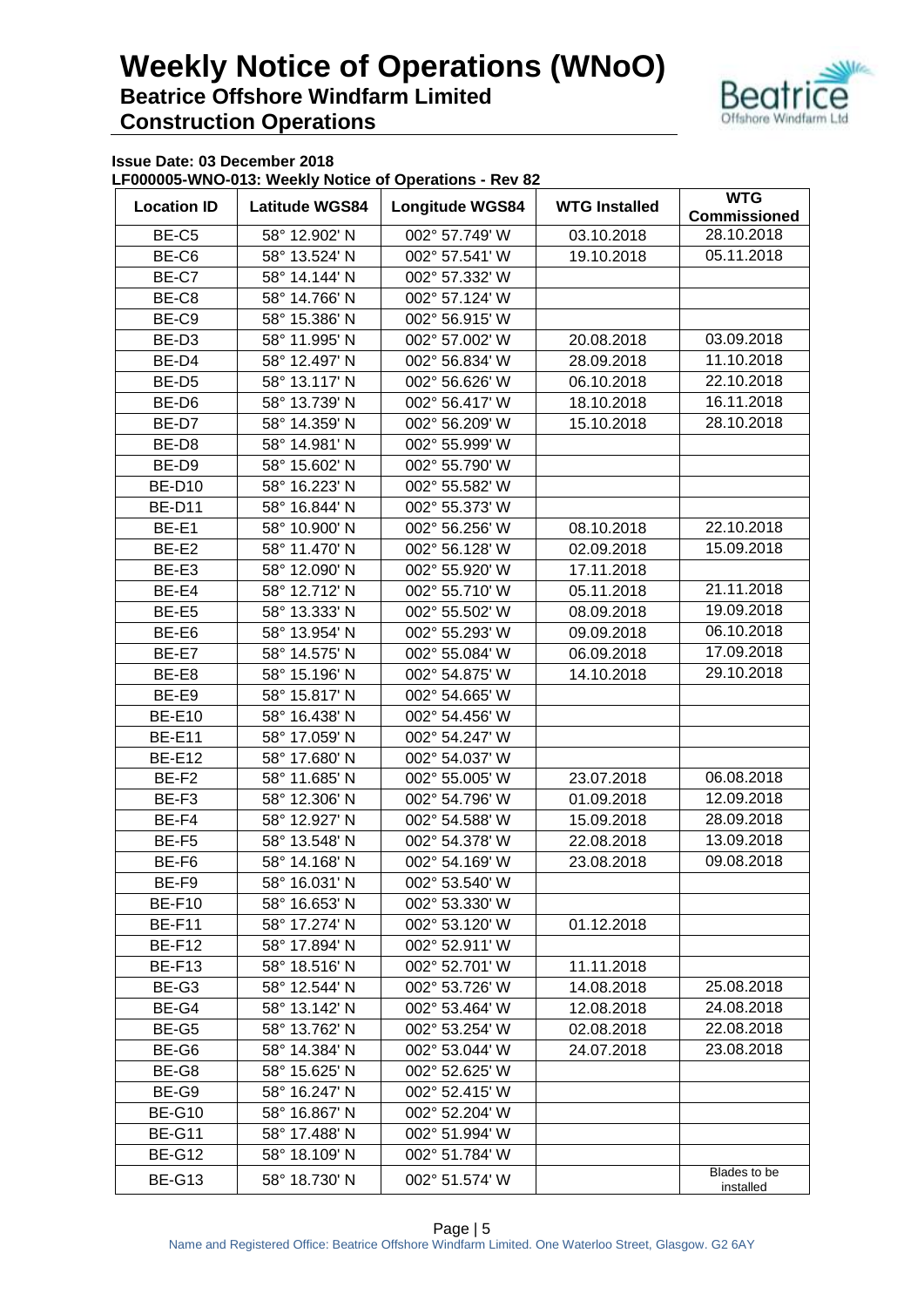

**Issue Date: 03 December 2018**

#### **LF000005-WNO-013: Weekly Notice of Operations - Rev 82**

| <b>Location ID</b> | <b>Latitude WGS84</b> | $\frac{1}{2}$<br><b>Longitude WGS84</b> | <b>WTG Installed</b> | <b>WTG</b><br><b>Commissioned</b> |
|--------------------|-----------------------|-----------------------------------------|----------------------|-----------------------------------|
| <b>BE-G14</b>      | 58° 19.351' N         | 002° 51.362' W                          |                      |                                   |
| BE-H4              | 58° 13.356' N         | 002° 52.339' W                          | 31.07.2018           | 20.08.2018                        |
| BE-H <sub>5</sub>  | 58° 13.977' N         | 002° 52.130' W                          | 20.07.2018           | 03.08.2018                        |
| BE-H <sub>6</sub>  | 58° 14.598' N         | 002° 51.920' W                          | 19.07.2018           | 01.08.2018                        |
| BE-H7              | 58° 15.219' N         | 002° 51.709' W                          |                      |                                   |
| BE-H <sub>8</sub>  | 58° 15.840' N         | 002° 51.499' W                          | 16.08.2018           | 24.11.2018                        |
| BE-H9              | 58° 16.461' N         | 002° 51.289' W                          | 17.09.2018           | 24.11.2018                        |
| <b>BE-H10</b>      | 58° 17.082' N         | 002° 51.079' W                          | 02.12.2018           |                                   |
| <b>BE-H11</b>      | 58° 17.703' N         | 002° 50.867' W                          |                      |                                   |
| <b>BE-H12</b>      | 58° 18.324' N         | 002° 50.657' W                          |                      |                                   |
| <b>BE-H13</b>      | 58° 18.944' N         | 002° 50.446' W                          |                      |                                   |
| BE-J5              | 58° 14.192' N         | 002° 51.005' W                          | 14.07.2018           | 10.08.2018                        |
| BE-J6              | 58° 14.812' N         | 002° 50.795' W                          |                      |                                   |
| BE-J7              | 58° 15.433' N         | 002° 50.585' W                          |                      |                                   |
| BE-J8              | 58° 16.055' N         | 002° 50.373' W                          |                      |                                   |
| BE-J9              | 58° 16.675' N         | 002° 50.163' W                          |                      |                                   |
| <b>BE-J10</b>      | 58° 17.296' N         | 002° 49.952' W                          |                      |                                   |
| <b>BE-J11</b>      | 58° 17.917' N         | 002° 49.741' W                          |                      |                                   |
| <b>BE-J12</b>      | 58° 18.538' N         | 002° 49.530' W                          |                      |                                   |
| <b>BE-J13</b>      | 58° 19.159' N         | 002° 49.319' W                          |                      |                                   |
| BE-K6              | 58° 15.027' N         | 002° 49.669' W                          |                      |                                   |
| BE-K7              | 58° 15.648' N         | 002° 49.459' W                          |                      |                                   |
| BE-K8              | 58° 16.269' N         | 002° 49.247' W                          |                      |                                   |
| BE-K9              | 58° 16.890' N         | 002° 49.036' W                          |                      |                                   |
| <b>BE-K10</b>      | 58° 17.510' N         | 002° 48.825' W                          |                      |                                   |
| <b>BE-K11</b>      | 58° 18.131' N         | 002° 48.614' W                          |                      |                                   |
| <b>BE-K12</b>      | 58° 18.752' N         | 002° 48.403' W                          |                      |                                   |
| BE-L7              | 58° 15.862' N         | 002° 48.333' W                          |                      |                                   |
| BE-L8              | 58° 16.482' N         | 002° 48.122' W                          |                      |                                   |
| BE-L9              | 58° 17.104' N         | 002° 47.910' W                          |                      |                                   |
| <b>BE-L10</b>      | 58° 17.724' N         | 002° 47.698' W                          |                      |                                   |
| BE-M9              | 58° 17.317' N         | 002° 46.784' W                          |                      |                                   |
| <b>BE-M10</b>      | 58° 17.938' N         | 002° 46.571' W                          |                      |                                   |

#### **2.2.1 Activity Description**

On behalf of BOWL, Siemens Gamesa Renewable Energy (SGRE) will supply 84 x SWT -7.0- 154, 7MW Wind Turbine Generators to the laydown and assembly yard at Nigg Energy Park, in the Moray Firth.

Following pre-assembly, five sets of WTGs will be loaded onto the Offshore Installation / Jack up vessel Pacific Orca. The vessel will transport the WTGs to the BOWL construction site, installing each of the structures in a pre-programmed installation sequence.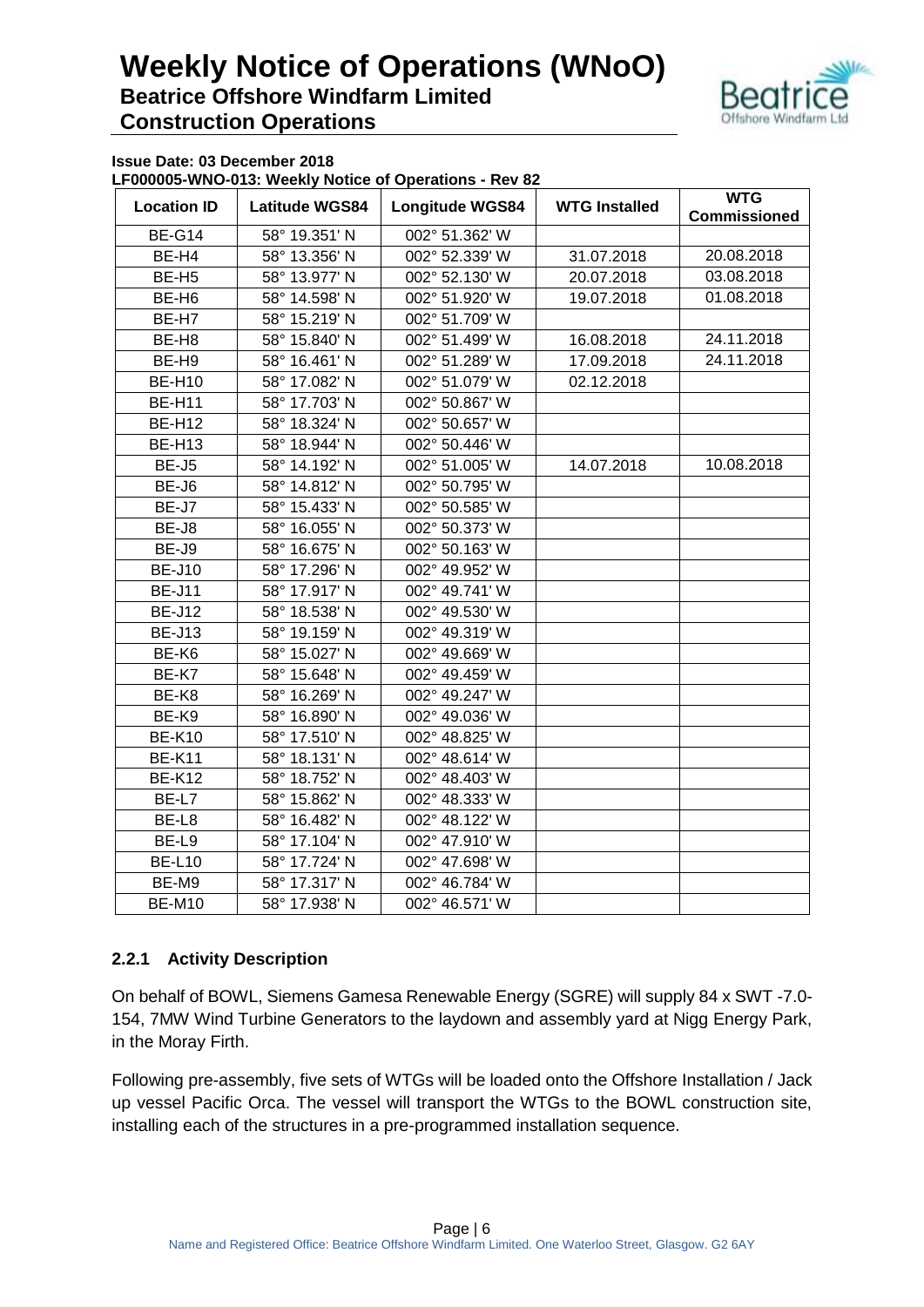

**Issue Date: 03 December 2018 LF000005-WNO-013: Weekly Notice of Operations - Rev 82**

The commissioning works will be carried out using a combination of the Walk to Work (W2W) vessel Island Crown and crew transfer vessels (CTVs), Fob Swath 3 and Seacat Resolute.

SGRE will also install and commission the Supervisory Control and Data Acquisition (SCADA) system for the operation of the WTGs.



**Fig. 5 Siemens SWT-7.0-154 WTG installed at Beatrice OWF**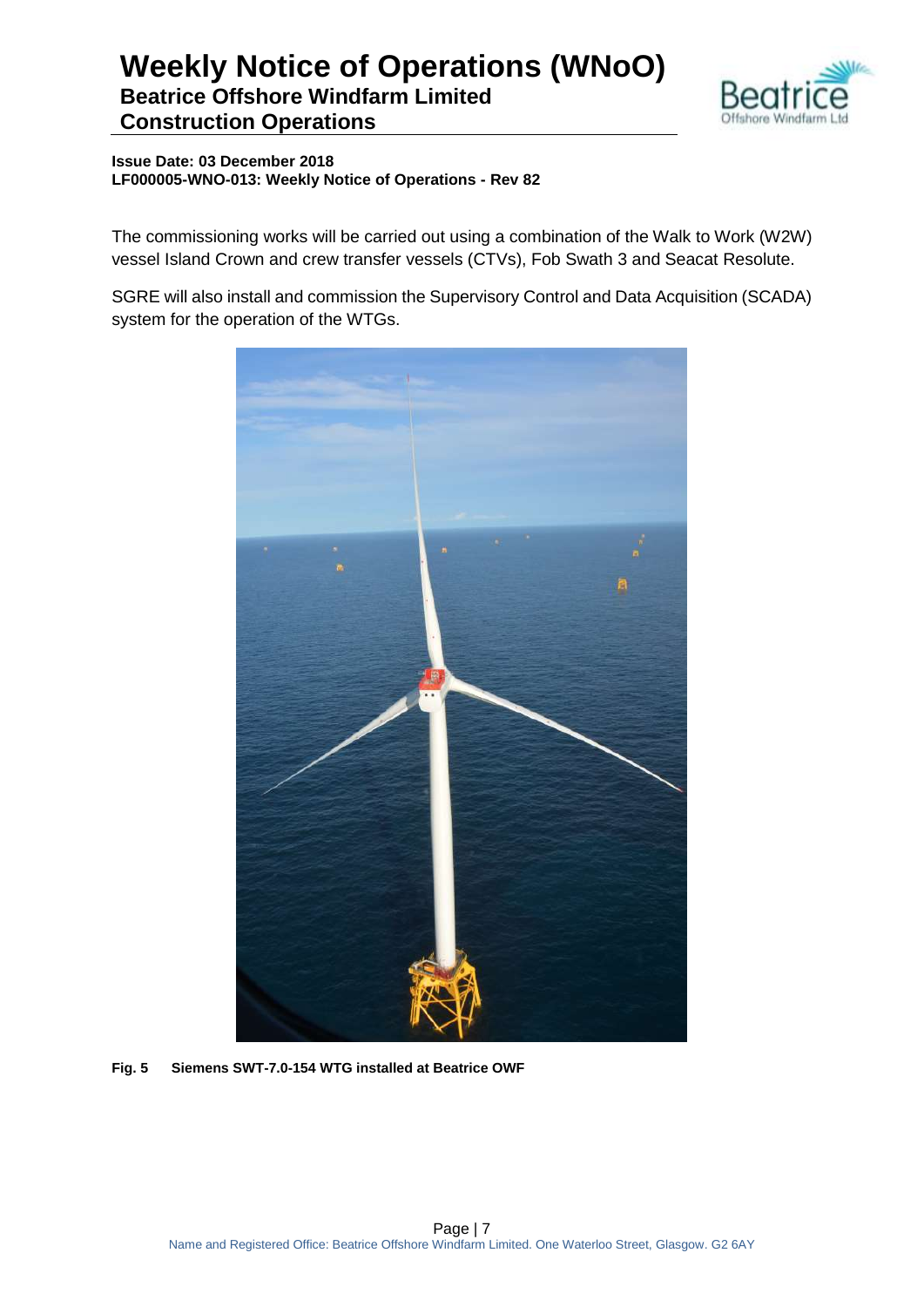

**Issue Date: 03 December 2018 LF000005-WNO-013: Weekly Notice of Operations - Rev 82**

#### **2.2.2 Vessels Involved in Activity**

The Offshore Supply Vessel / Jack-up Pacific Orca will carry out the installation of the 84 WTG. The commissioning works for the WTG will then be carried out using the W2W vessel Island Crown and CTVs Seacat Resolute and Fob Swath 3.

|                                            | <b>Pacific Orca</b>                                                                                                                                                                           |  |
|--------------------------------------------|-----------------------------------------------------------------------------------------------------------------------------------------------------------------------------------------------|--|
| <b>General Description and Dims</b>        | Offshore Installation / Jack up Vessel 161m x 49m                                                                                                                                             |  |
| <b>Call Sign:</b>                          | 5BRE3                                                                                                                                                                                         |  |
| <b>MMSI:</b>                               | 210548000                                                                                                                                                                                     |  |
| <b>Onshore Representative:</b>             | Gert Christensen, Marine Operation Manager<br>Siemens Gamesa Renewable Energy A/S<br>Fiskergade 1-9, 7100 Vejle, Denmark<br>Mobile: +45 24295577<br>mailto:gert.christensen@siemensgamesa.com |  |
|                                            |                                                                                                                                                                                               |  |
| <b>Island Crown</b>                        |                                                                                                                                                                                               |  |
| <b>General Description and Dimensions:</b> | Accommodation and 'Walk to Work' vessel<br>L:96.8m / B:20m                                                                                                                                    |  |
| <b>Call Sign:</b>                          | LACO <sub>8</sub>                                                                                                                                                                             |  |
| <b>MMSI:</b>                               | 257245000                                                                                                                                                                                     |  |
| <b>Onshore Representative:</b>             | Gert Christensen, Marine Operation Manager<br>Siemens Gamesa Renewable Energy A/S<br>Fiskergade 1-9, 7100 Vejle, Denmark<br>Mobile: +45 24295577<br>mailto:gert.christensen@siemensgamesa.com |  |
| 经应用的                                       |                                                                                                                                                                                               |  |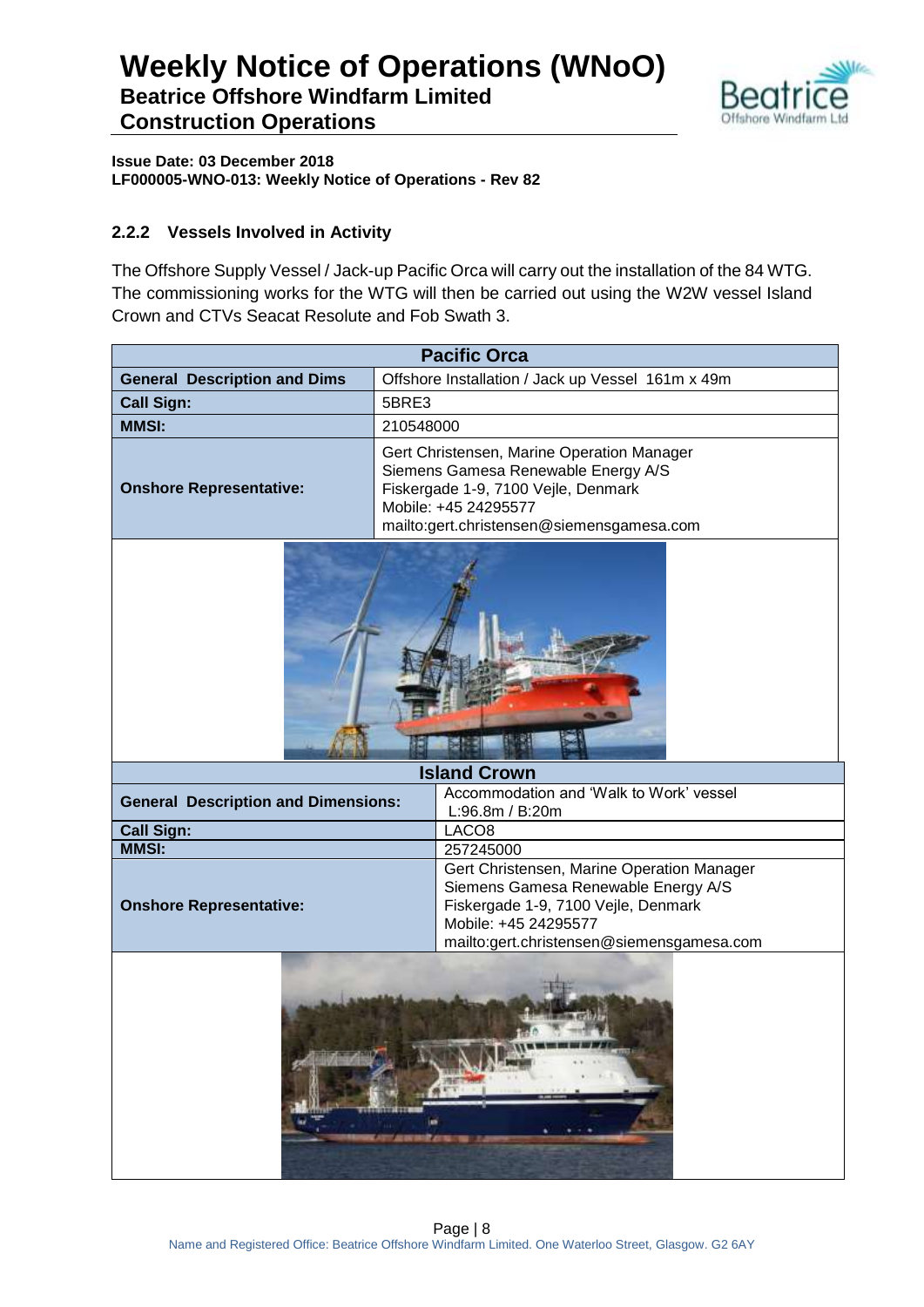

### **Beatrice Offshore Windfarm Limited Construction Operations**

#### **Issue Date: 03 December 2018**

**LF000005-WNO-013: Weekly Notice of Operations - Rev 82**

| <b>Fob Swath 3</b>                         |                                            |  |
|--------------------------------------------|--------------------------------------------|--|
| <b>General Description and Dimensions:</b> | Crew Transfer Vessel (CTV)                 |  |
|                                            | L: 25m / B: 11m                            |  |
| <b>Call Sign:</b><br>OUWY <sub>2</sub>     |                                            |  |
| <b>MMSI:</b><br>219460000                  |                                            |  |
|                                            | Gert Christensen, Marine Operation Manager |  |
|                                            | Siemens Gamesa Renewable Energy A/S        |  |
| <b>Onshore Representative:</b>             | Fiskergade 1-9, 7100 Vejle, Denmark        |  |
|                                            | Mobile: +45 24295577                       |  |
|                                            | mailto:gert.christensen@siemensgamesa.com  |  |



| <b>Seacat Resolute</b>                     |                                            |  |
|--------------------------------------------|--------------------------------------------|--|
| <b>General Description and Dimensions:</b> | Crew Transfer Vessel (CTV)                 |  |
|                                            | L: 25m / B: 11m                            |  |
| <b>Call Sign:</b>                          | 2FWR9                                      |  |
| <b>MMSI:</b>                               | 235094873                                  |  |
|                                            | Gert Christensen, Marine Operation Manager |  |
|                                            | Siemens Gamesa Renewable Energy A/S        |  |
| <b>Onshore Representative:</b>             | Fiskergade 1-9, 7100 Vejle, Denmark        |  |
|                                            | Mobile: +45 24295577                       |  |
|                                            | mailto:gert.christensen@siemensgamesa.com  |  |
|                                            |                                            |  |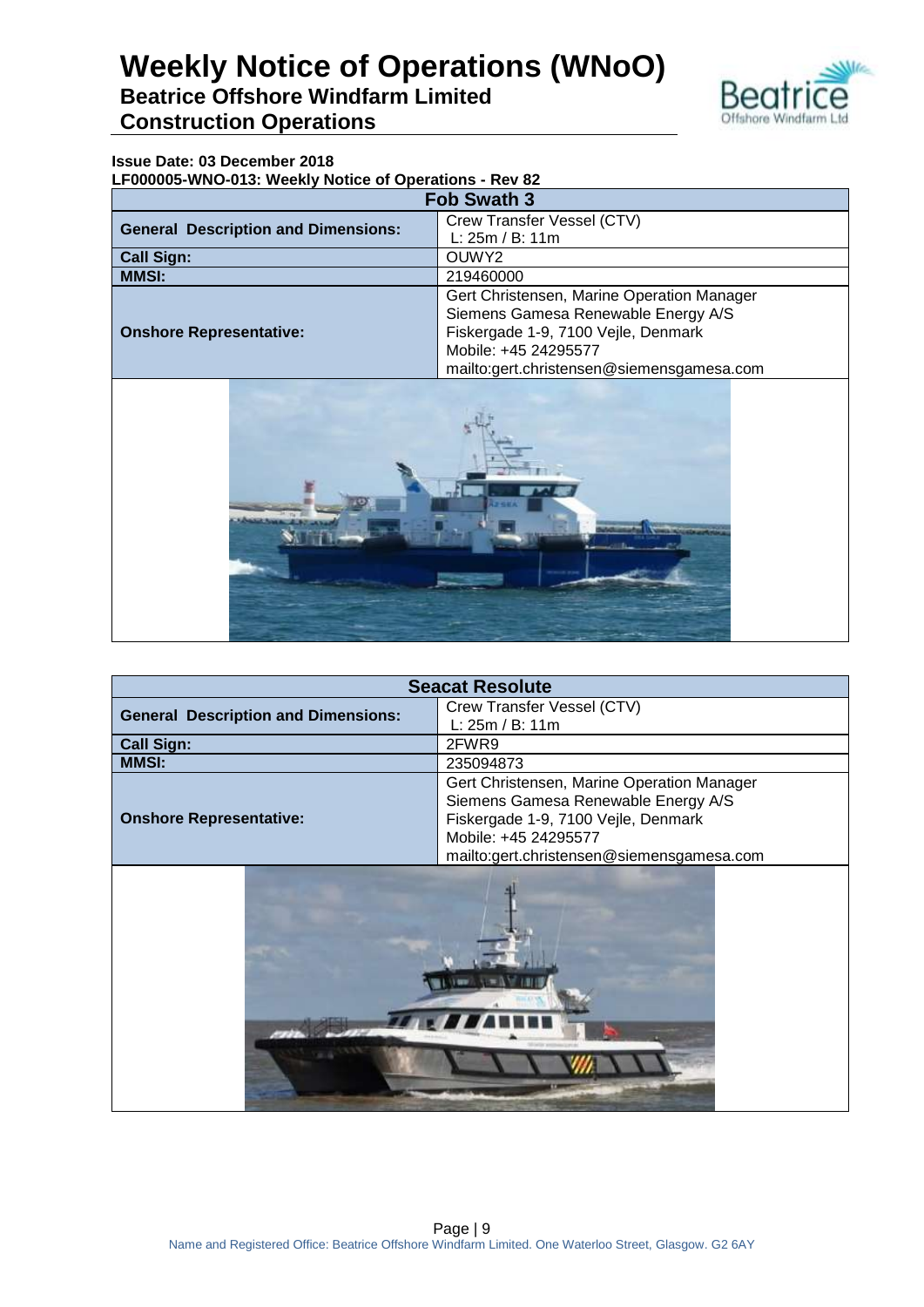

**Issue Date: 03 December 2018 LF000005-WNO-013: Weekly Notice of Operations - Rev 82**

#### **2.3 Operational & Maintenance (O & M)**

The transfer of custody, from project construction to Operations and Maintenance (O & M), of the first six WTG's on the Amber String took place on 7<sup>th</sup> September 2018. The Gold, Blue and Lime Strings are now also under O & M custody.



#### **Fig. 8 Custody of Assets Chart**

Siemens Gamesa Renewable Energy (SGRE) has taken over operational control of the scheduled maintenance and troubleshooting of the WTGs on the Amber, Gold, Blue and Lime String Assets. To assist them in this regard they have engaged the CTV Seacat Mischief and an Airbus Helicopter H145 aircraft operated by the German company WIKING Helikopter Service GmbH.

The helicopter is based in a temporary hanger at Wick airport and will be used to transport suitably qualified SGRE technicians to work on the turbines when conditions to transfer by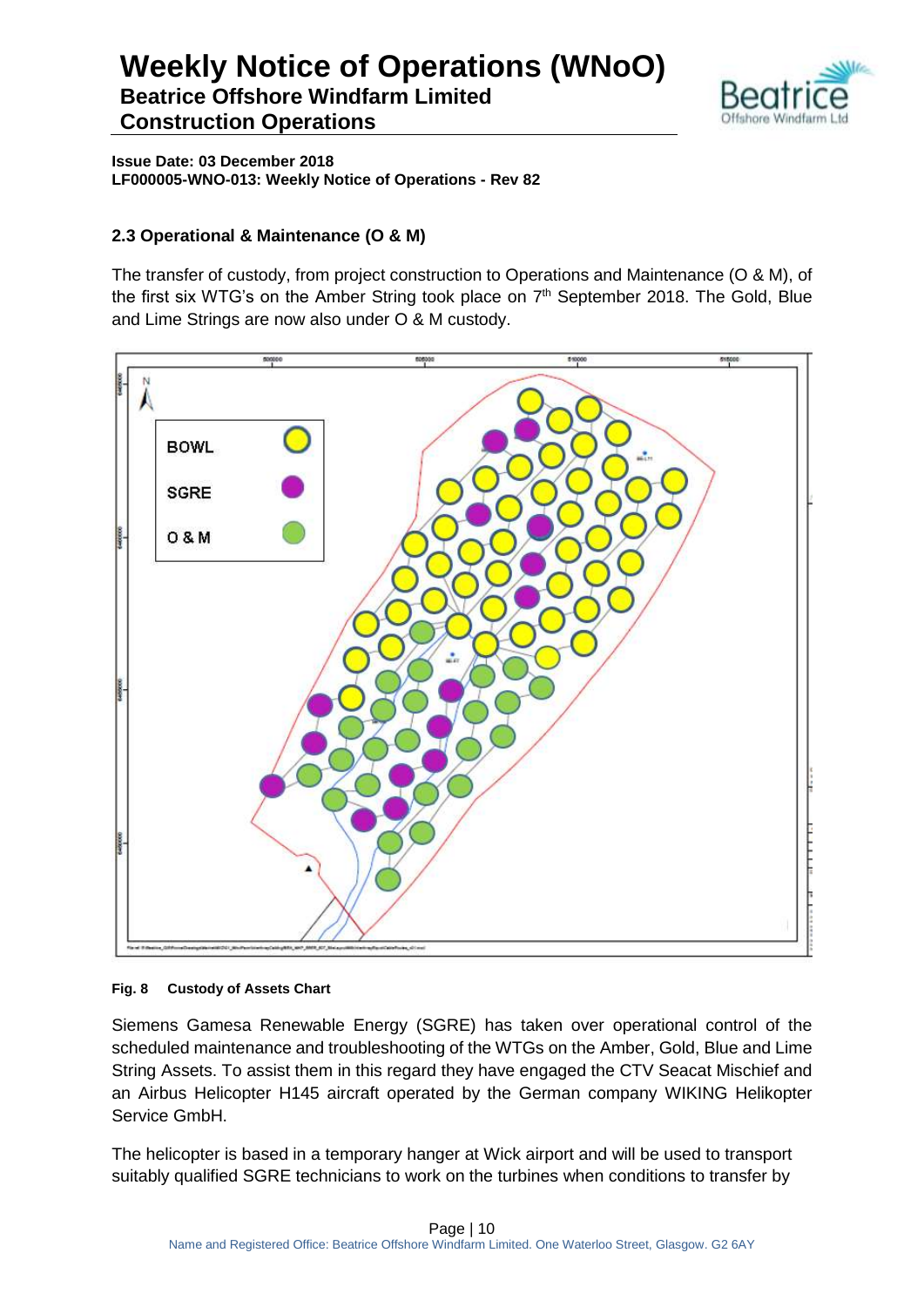

#### **Issue Date: 03 December 2018 LF000005-WNO-013: Weekly Notice of Operations - Rev 82**

CTV are exceeded, but flying conditions are within limits. The technicians will be transferred to and from the nacelle by heli-hoist.

#### **2.3.1 Vessel & Aircraft Engaged in Activity**

| <b>Seacat Mischief</b>                                                                                                                                                          |                                                            |  |
|---------------------------------------------------------------------------------------------------------------------------------------------------------------------------------|------------------------------------------------------------|--|
| <b>General Description and Dimensions:</b>                                                                                                                                      | Crew Transfer Vessel (CTV)                                 |  |
|                                                                                                                                                                                 | L: 24m / B: 8m                                             |  |
| <b>Call Sign:</b>                                                                                                                                                               | 2IXU5                                                      |  |
| <b>MMSI:</b>                                                                                                                                                                    | 235113651                                                  |  |
|                                                                                                                                                                                 | <b>Martin Baker</b>                                        |  |
| <b>Onshore Representative:</b>                                                                                                                                                  | Offshore Service Manager<br>Beatrice Offshore Windfarm Ltd |  |
|                                                                                                                                                                                 | +44 7921 836268                                            |  |
|                                                                                                                                                                                 | Martin.baker@siemensgamesa.com                             |  |
|                                                                                                                                                                                 |                                                            |  |
| <b>Wiking Helicopter H145</b>                                                                                                                                                   |                                                            |  |
| Airbus H145. Twin-engine, multi-purpose helicopter. LOA<br>13.63 x 3.29 x 4.00m<br><b>General Description and Dimensions:</b><br>Rotor diameter 11.0m                           |                                                            |  |
| WHS2AF "Wiking Alpha Foxtrot"<br><b>Call Sign:</b>                                                                                                                              |                                                            |  |
| <b>Martin Baker</b><br><b>Offshore Service Manager</b><br>Beatrice Offshore Windfarm Ltd<br><b>Onshore Representative:</b><br>+44 7921 836268<br>Martin.baker@siemensgamesa.com |                                                            |  |
|                                                                                                                                                                                 | <b>ATTACING</b>                                            |  |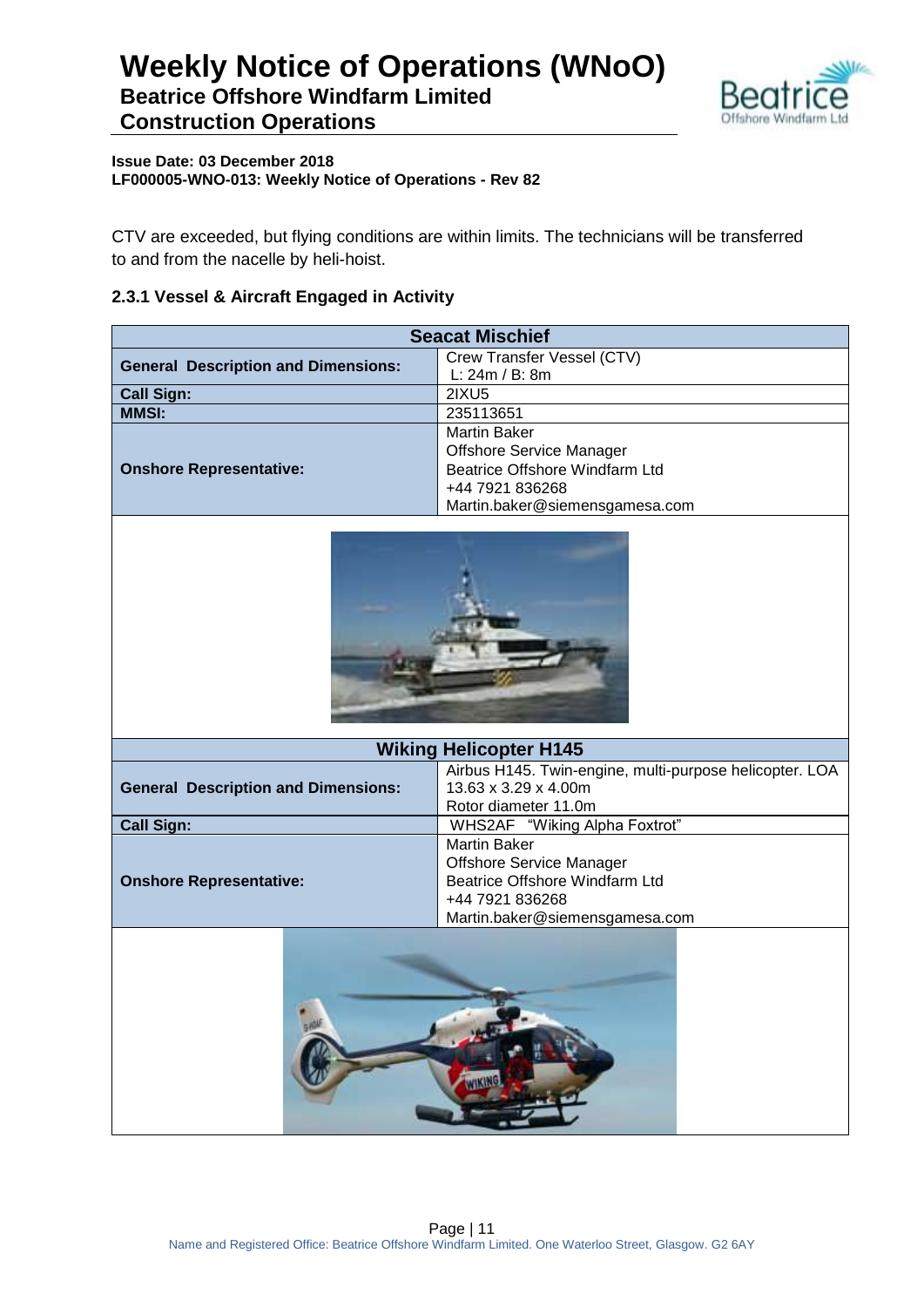

**Issue Date: 03 December 2018 LF000005-WNO-013: Weekly Notice of Operations - Rev 82**

#### **2.4 Scientific Equipment Removal & Service and Re-installation**

The University of Aberdeen has completed servicing of moorings listed in Table 1 and reinstalled them in their current locations.

#### Table 1

| <b>Name</b> | As laid coordinates<br>(WGS84 datum) |                | Characteristics                  |
|-------------|--------------------------------------|----------------|----------------------------------|
| 17          | 57° 57.763'N                         | 003° 31.245' W | Subsurface with acoustic release |
| 42          | 57° 52.345'N                         | 003°29.043' W  | Subsurface with acoustic release |
| 45          | 57° 57.266' N                        | 003°16.088' W  | Subsurface with acoustic release |
| 89          | 57° 56.052' N                        | 003° 38.235' W | Subsurface with acoustic release |
| 160         | 58° 17.648'N                         | 002° 49.931'W  | Subsurface with transponder      |
| 161         | 58° 13.000' N                        | 002° 56.011' W | Subsurface with transponder.     |
| 162         | 58° 18.176' N                        | 002° 54.124' W | Subsurface with transponder.     |
| 164         | 58° 12.817' N                        | 002° 51.694' W | Subsurface with transponder      |

The University installed short-term moorings, as per Table 2, on 26th November and removed them on 2<sup>nd</sup> December.

#### Table 2

| Name | As laid coordinates<br>(WGS84 datum) |                         | Characteristics |
|------|--------------------------------------|-------------------------|-----------------|
| 230  | 58°11.820' N                         | $002^{\circ}$ 52.920'W  | Subsurface      |
| 231  | $58^{\circ}11.490$ ' N               | $002^{\circ}$ 52.140' W | Subsurface      |
| 232  | 58°11.130' N                         | 002° 51.360' W          | Subsurface      |

The mooring service works detailed in Table 3 have also been completed.

#### **Table 3**

| <b>Name</b> | As laid coordinates<br>(WGS84 datum)  |              | Characteristics                                           |
|-------------|---------------------------------------|--------------|-----------------------------------------------------------|
| າ           | 003°19.802'W<br>$57^{\circ}$ 44.073'N |              | Surface marked (dhan, 12' aluminium &<br>Radar reflector) |
|             | $57^{\circ}$ 41.373'N                 | 003°05.570'W | Surface marked (dhan, 12' aluminium &<br>Radar reflector  |

The moorings support sound recording equipment and acoustic loggers that record echolocation clicks of dolphins and porpoises (see images as the foot of this notice) Subsurface moorings fitted with acoustic releases extend no more than three metres vertically from the seabed. Subsurface moorings without acoustic releases extend no more than two metres vertically from the seabed.

All works were carried out by Moray First Marine Ltd using the MV Waterfall.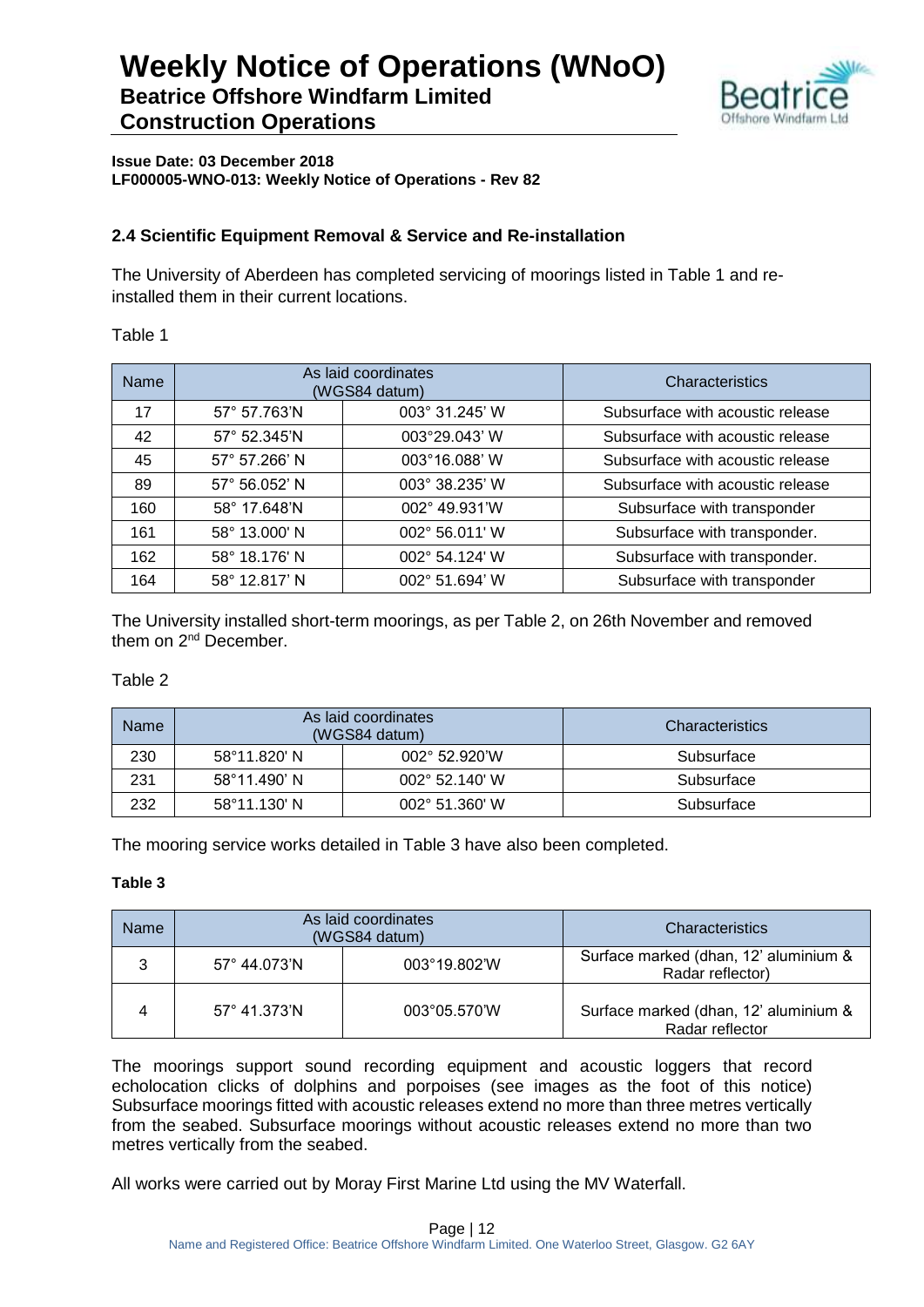### **Weekly Notice of Operations (WNoO) Beatrice Offshore Windfarm Limited**



**Construction Operations**

**Issue Date: 03 December 2018 LF000005-WNO-013: Weekly Notice of Operations - Rev 82**

#### **2.4.1 Vessel Engaged in Activity**

| <b>Waterfall</b>                                    |                                              |  |  |  |  |
|-----------------------------------------------------|----------------------------------------------|--|--|--|--|
| <b>General Description and Dimensions:</b>          | Workboat, UK MCA Cat.2, 60nm from safe haven |  |  |  |  |
|                                                     | LOA 16m, Beam 6m.                            |  |  |  |  |
| Call sign:                                          | 2CBT4                                        |  |  |  |  |
| <b>MMSI:</b>                                        | 235071392                                    |  |  |  |  |
| Bill Ruck, 07775 802963<br><b>On Board Contact:</b> |                                              |  |  |  |  |
| E-mail:                                             | bill@moraymarine.com                         |  |  |  |  |
|                                                     |                                              |  |  |  |  |

A Notice to Mariners will be issued when the moorings are permanently discontinued.

For information and enquiries please contact:

Tim Candido- Barton, Lighthouse Field Station, University of Aberdeen, George Street, Cromarty, Ross-shire, IV11 8YL. Tel: +44 (0)1381 600548. [t.r.barton@abdn.ac.uk](mailto:t.r.barton@abdn.ac.uk)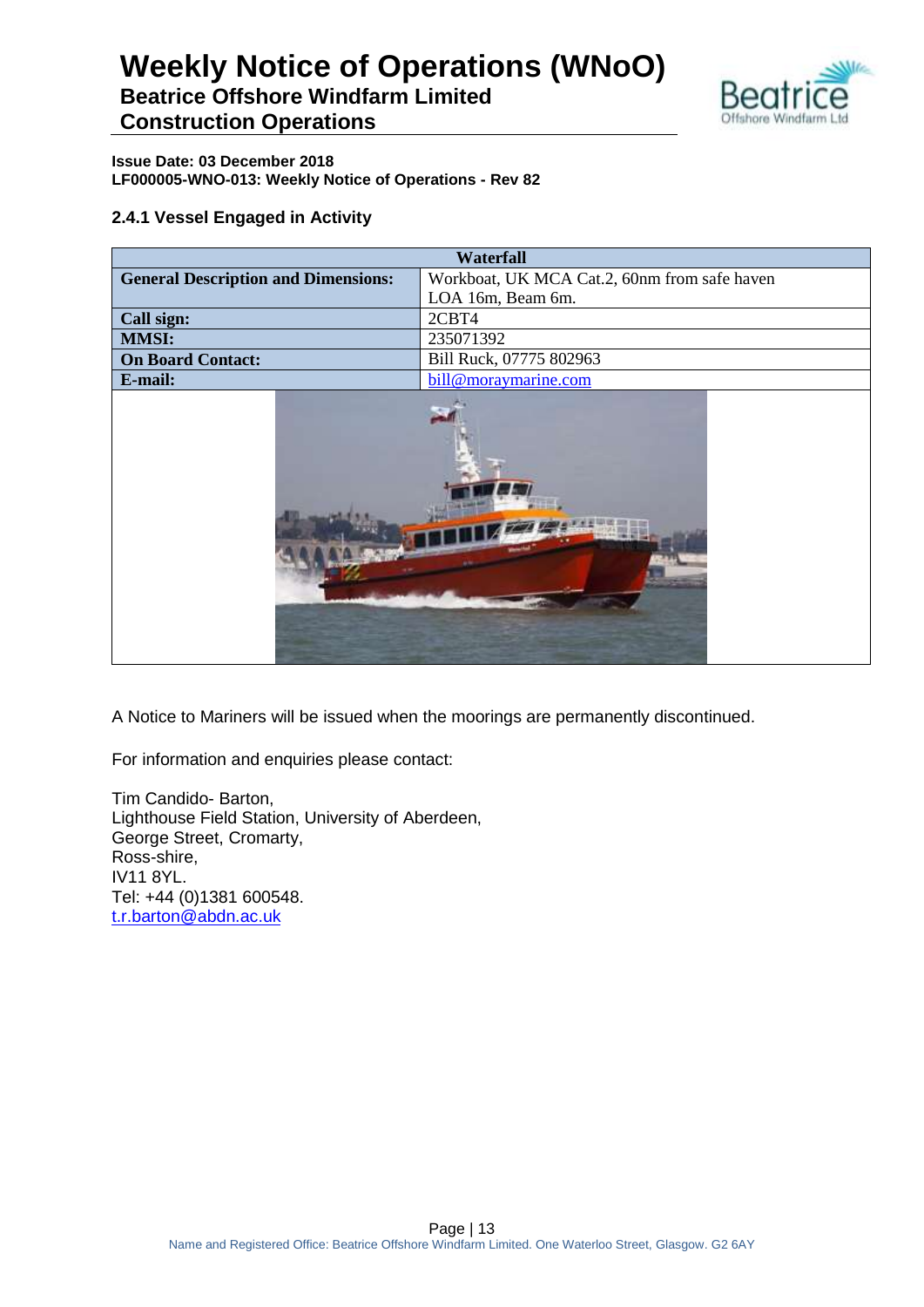### **Beatrice Offshore Windfarm Limited Construction Operations**



**Issue Date: 03 December 2018 LF000005-WNO-013: Weekly Notice of Operations - Rev 82**





Acoustic logger  $(600 \times 95 \text{mm})$ 

Sound Recorder  $(900 \times 170$ mm)

**Fig. 9 Examples of equipment which the above moorings support**



Sound recorder  $(200 \times 60$ mm $)$ 



#### **Fig. 10 Scientific equipment locations (remaining locations in red)**

#### **3. General Safety Advice**

All vessels engaged in the activity will exhibit appropriate lights and shapes prescribed by the International Regulations for Preventing Collisions at Sea; relative to their operations. All vessels engaged in the activity will also transmit an Automatic Identification System (AIS) message.

The Secretary of State has authorised the use of the following safety zones as per Notice to Mariners LF000005-NTM-004.

1. 500 metres radius around each wind turbine, offshore transformer module and / or their substructures and foundations comprising the Beatrice Offshore Wind Farm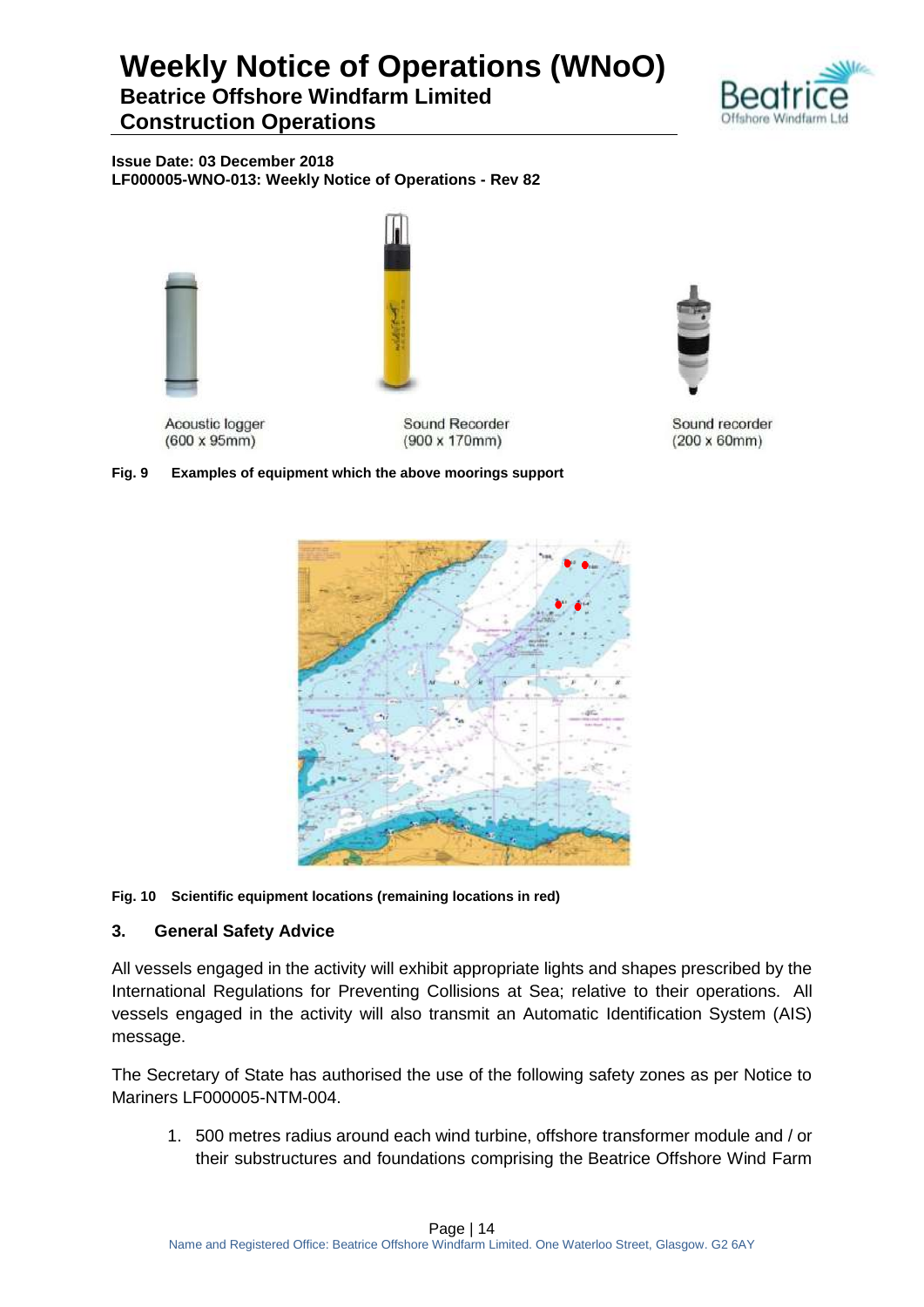

#### **Issue Date: 03 December 2018**

#### **LF000005-WNO-013: Weekly Notice of Operations - Rev 82**

whilst work is being performed as indicated by the presence of construction vessels.

2. 50 metres radius around each wind turbine, offshore transformer module and / or their substructure and foundations installed but waiting to be commissioned as part of the Beatrice Offshore Wind Farm.

ALL VESSELS ARE REQUESTED to give all construction and support vessels a wide berth.

MARINERS ARE REMINDED to navigate with caution and keep continued watch on VHF Ch. 70 / 16 when navigating the area.

The Chart shown on page 19 below, shows the indicative transit routes and site entry gates for vessels entering the construction site from either the port of Wick (North) and Cromarty / Nigg (South) to avoid the highest density areas of static fishing gear.

#### **4. Guard Vessel Deployment**

The guard vessel currently on site is Seagull and she can be contacted on Ch. 16 VHF **Project: Beatrice Offshore Windfarm Guard Vessel Deployment. Beatrice Offshore Windfarm Guard Vessel Deployment.** 

| Project:                      | Beatrice Offshore Windfarm Guard Vessel Deployment.                  |  |  |  |
|-------------------------------|----------------------------------------------------------------------|--|--|--|
| <b>Contractor:</b>            | SHL                                                                  |  |  |  |
| <b>Contract Purpose:</b>      | Guard Vessel for the Windfarm site.                                  |  |  |  |
| Area:                         | BOWL construction site: within the array cable routes and foundation |  |  |  |
|                               | locations. (See Fig 1 for details)                                   |  |  |  |
| <b>Deployment Dates:</b>      | $1st$ April 2017 – 30 <sup>th</sup> November 2018                    |  |  |  |
| <b>Deployment Vessel (s):</b> | Various on a continuous 21 day rotation                              |  |  |  |
| Equipment:                    | N/A                                                                  |  |  |  |

On behalf of BOWL, Seaway Heavy Lifting has contracted the Scottish Fishermen's Federation (SFF) to provide guard vessels during the construction phase. The guard vessel's primary duty is security of the construction site by informing and warning non-construction vessels of the ongoing activities and associated Safety Zones.

#### **5. Fisheries Liaison**

Fisheries liaison associated with the activity will be co-ordinated by Brown and May Marine. For any commercial fishery queries please contact:

Jen Miller Tel + 44 (0)1379 872144 Mobile +44 (0)7519 106002 [jen.miller@brownmay.com](mailto:jen.miller@brownmay.com)

All vessels are to be aware that there has been increased fishing activity close to the BOWL site and vessels may encounter static fishing gear whilst transiting to and from the site. Vessels sheltering to the South and West of the site should pay particular attention and keep a sharp lookout for such static fishing gear. Vessels are reminded that there are recommended transit routes to site, which should help avoid the areas of known fishing activity. (See chart Page 19)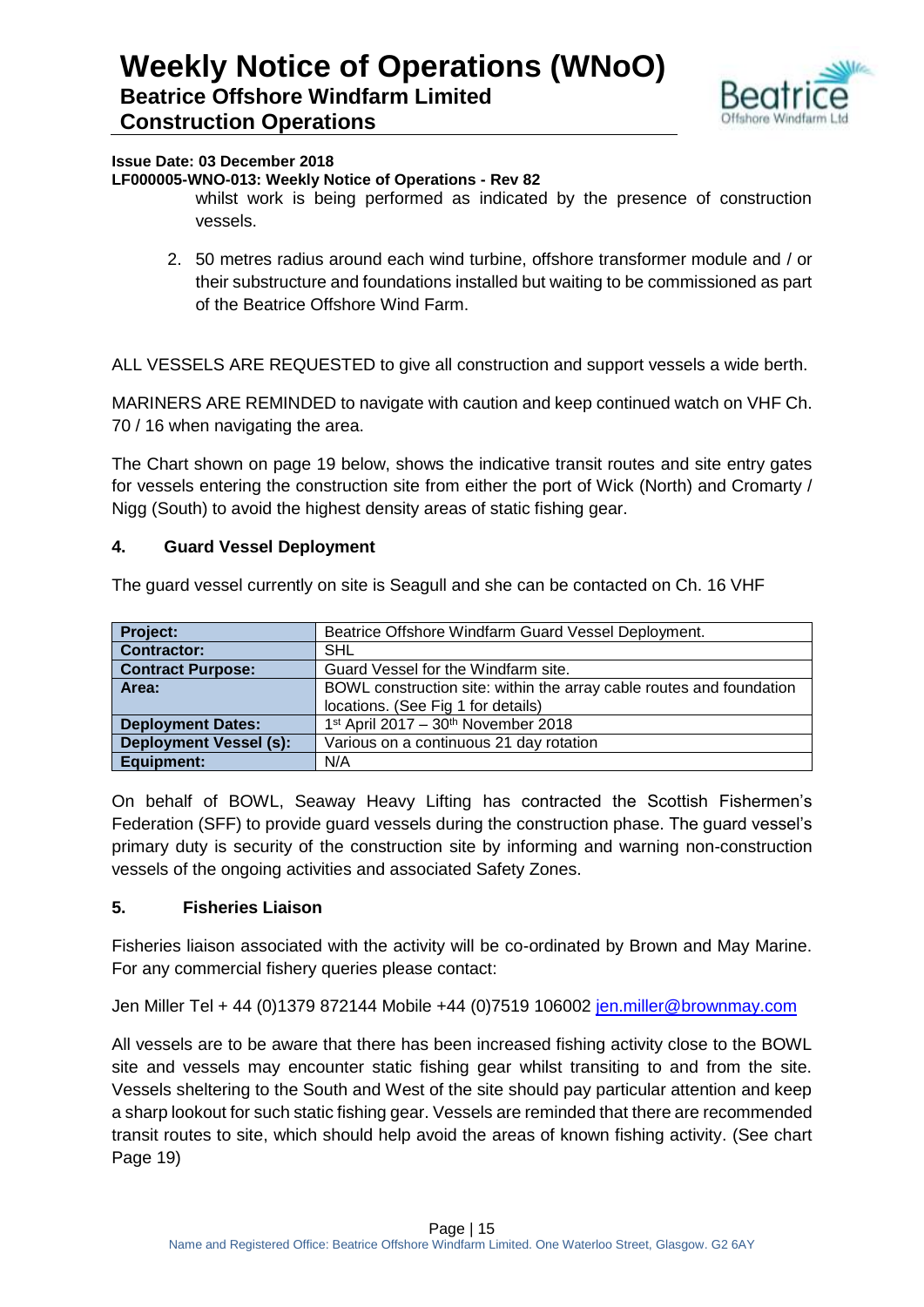

**Issue Date: 03 December 2018 LF000005-WNO-013: Weekly Notice of Operations - Rev 82**

#### **6. Distribution List**

The distribution of this notice is as per email recipient's header. A central list of recipients is maintained by the Marine Coordinator. If you are not the appropriate recipient of these notices or do not wish to receive the notices in the future, please contact us at the address included in Section 1 of this notice.

#### **7. Website**

The official website of Beatrice Offshore Windfarm Limited can be found at:

**[https://www.beatricewind.com](https://www.beatricewind.com/)**

This contains all Notices to Mariners (NtM) published by BOWL and all Weekly Notices of Operations, together with a large amount of general information about the Project.

There is also a Twitter feed at [https://twitter.com/beatricewind.](https://twitter.com/beatricewind)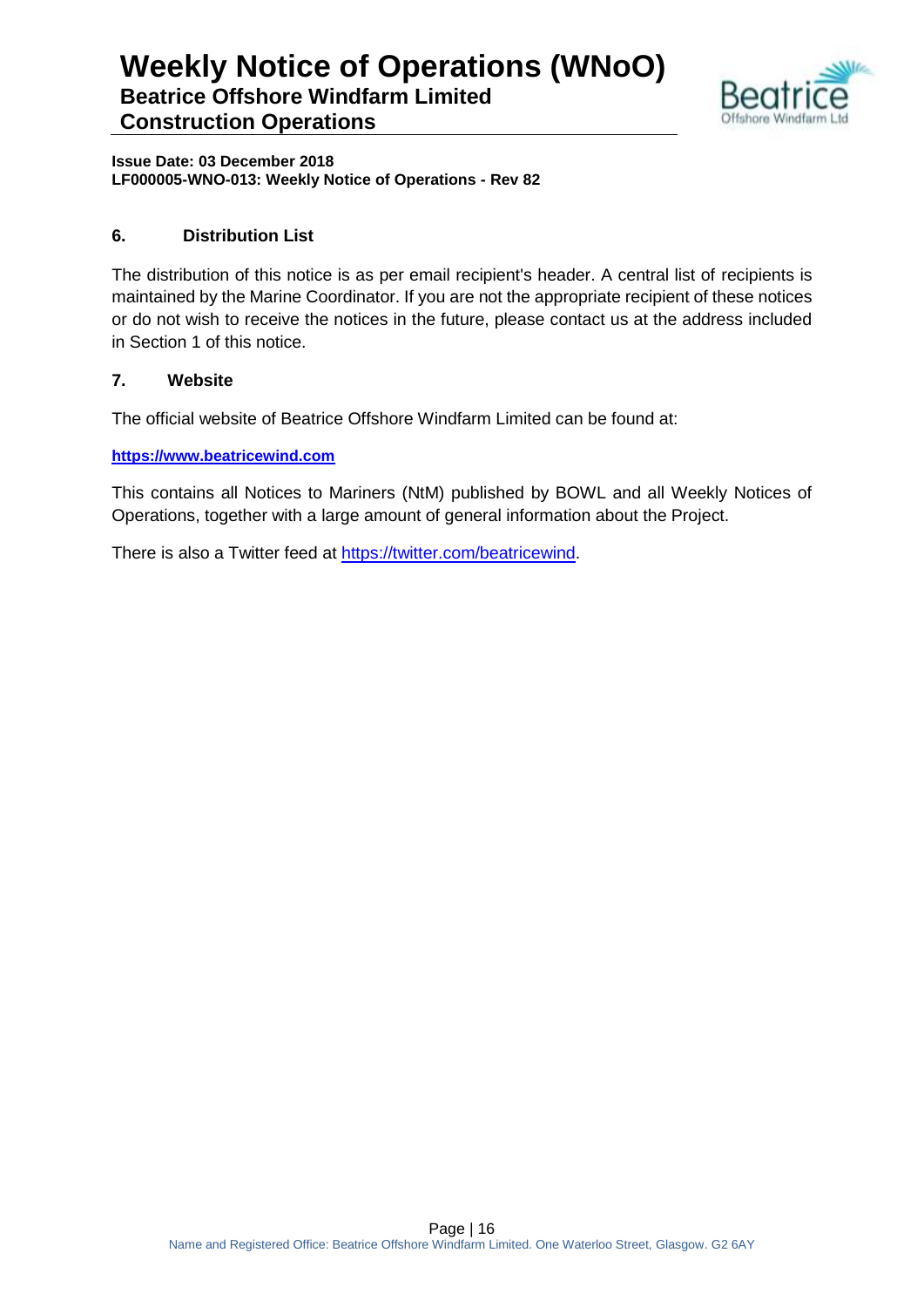### **Beatrice Offshore Windfarm Limited Construction Operations**



**Issue Date: 03 December 2018 LF000005-WNO-013: Weekly Notice of Operations - Rev 82**



Page | 17 Name and Registered Office: Beatrice Offshore Windfarm Limited. One Waterloo Street, Glasgow. G2 6AY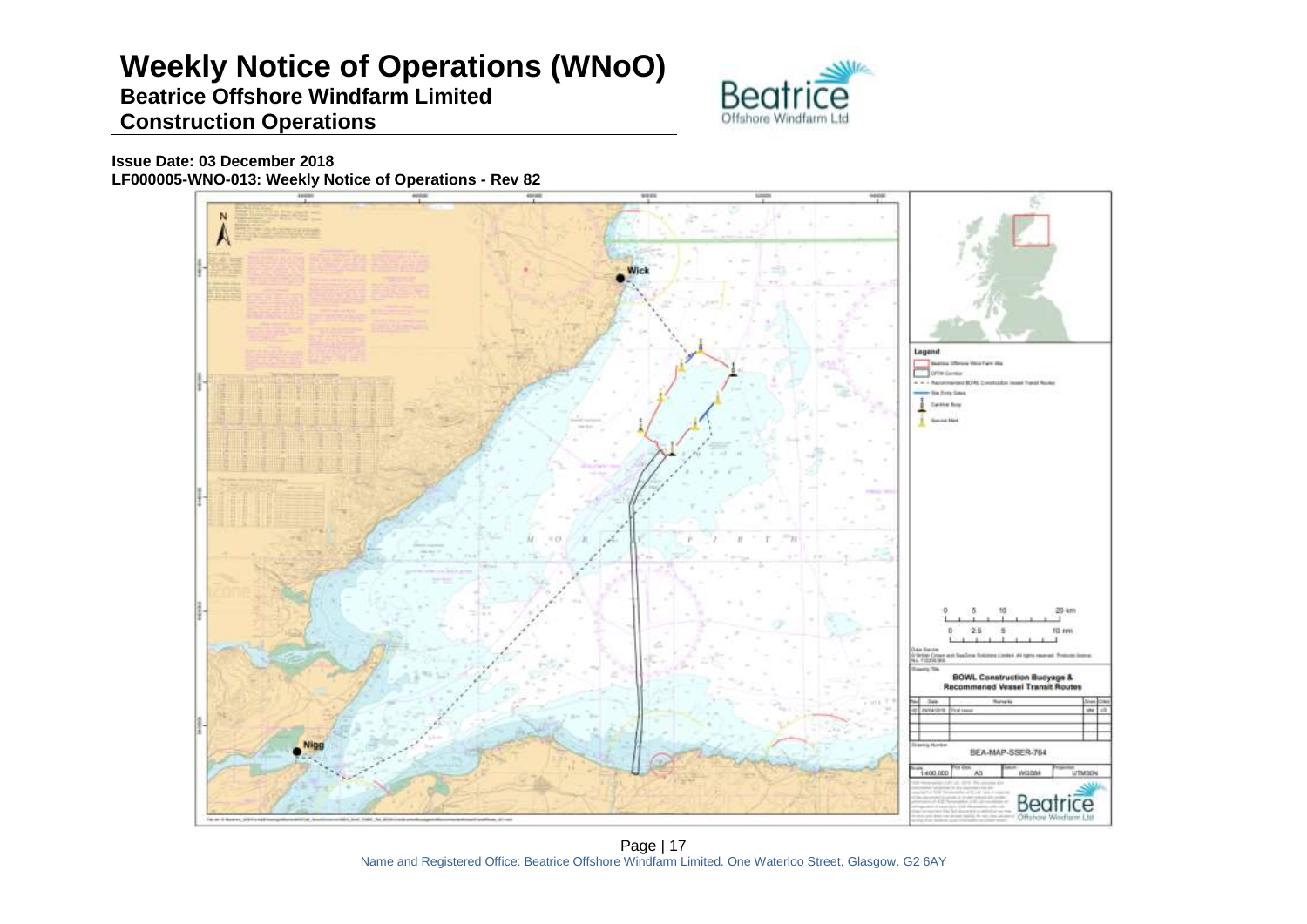**Beatrice Offshore Windfarm Limited Construction Operations**



#### **Issue Date: 03 December 2018 LF000005-WNO-013: Weekly Notice of Operations - Rev 82**

| No Rof               | <b>Vessel Picture</b>         | Vessel Name / Flag.    | Type / Function                  | Operator<br><b>Sec</b>                                 | Contact / contact details                                                                                                                                                                             | Call sign (MMSL)<br><b>IMO</b> | LOA (m) Beam (m)<br>Draft (m) | Date on Site | <b>Marine Licence</b><br>applicable |
|----------------------|-------------------------------|------------------------|----------------------------------|--------------------------------------------------------|-------------------------------------------------------------------------------------------------------------------------------------------------------------------------------------------------------|--------------------------------|-------------------------------|--------------|-------------------------------------|
|                      |                               | <b>Island Crown</b>    | Walk to work WTG<br>commisioning | Stälhaugen 12, 6065 Ulsteinvik,<br>Norway +47 70400000 | <b>Gert Christensen</b><br><b>Marine Operations Manager</b><br>Siemens Gamese Renewable Energy<br>Fiskergade 1-9 7100 Vejle<br>DEHMARK<br>gert.christensen@siemensgamesa.com<br>$+ 4524295577$        | LACO8 / 257245000              | $96 \times 20$ m              | 15.07.2018   |                                     |
| 2                    |                               | Seacat Intrepid        | Crew Transfer Vessel / CTV       | <b>Seacat Services Ltd</b>                             | Andrew Link<br>Operations Manager, Seacat Services<br>l fri<br>2 Mariners Way, Cowes, Isle of Wight<br>+44 (0) 1983 475315<br>operations@seacatservices.co.uk                                         | 2HWU6 / 235107284              | $27 \times 10 \times 1.5m$    | 25.09.2017   | OWE & OITW                          |
| 3                    |                               | Dalby Ribble           | Crew Transfer Vessel / CTV       | <b>Seacat Services Ltd</b>                             | Andrew Link<br><b>Operations Manager, Seacat Services</b><br>l tri<br>2 Mariners Way, Cowes, Isle of Wight<br>+44 (0) 1983 475315<br>operations@seacatservices.co.uk                                  | 2IVX5 / 235113236              | 25.75 x 10.06m                | 01.07.2018   | OWE COFTW                           |
| $\ddot{\phantom{a}}$ | 1111111<br><b>HE WE WELK!</b> | <b>Seacat Resolute</b> | Crew Transfer Vessel / CTV       | Seacat Services Ltd                                    | Gert Christensen<br><b>Marine Operations Manager</b><br>Siemens Gamesa Renewable Energy<br>Fiskergade 1-9 7100 Vejle<br><b>DENMARK</b><br>gert.christensen@siemensgamesa.com<br>+ 45 242 95577        | 2FWR9 / 235094873              | nzoch<br>$24 \times 7m$       | 38,86,2018   | OWF                                 |
| 5.                   |                               | Pacific Orca           | <b>Offshore Supply Ship</b>      | Siemens Gamesa Renewable<br>Energy (SGRE)              | <b>Gert Christensen</b><br><b>Marine Operations Manager</b><br>Siemens Gamesa Renewable Energy<br>Fiskergade 1-9 7100 Vejle<br><b>DENMARK</b><br>gert.christensen@siemensgamesa.com<br>$+ 4624295577$ | 5BRE3 / 210548000              | 161.3 x 49.02m                | 10.07.2018   | OWF                                 |